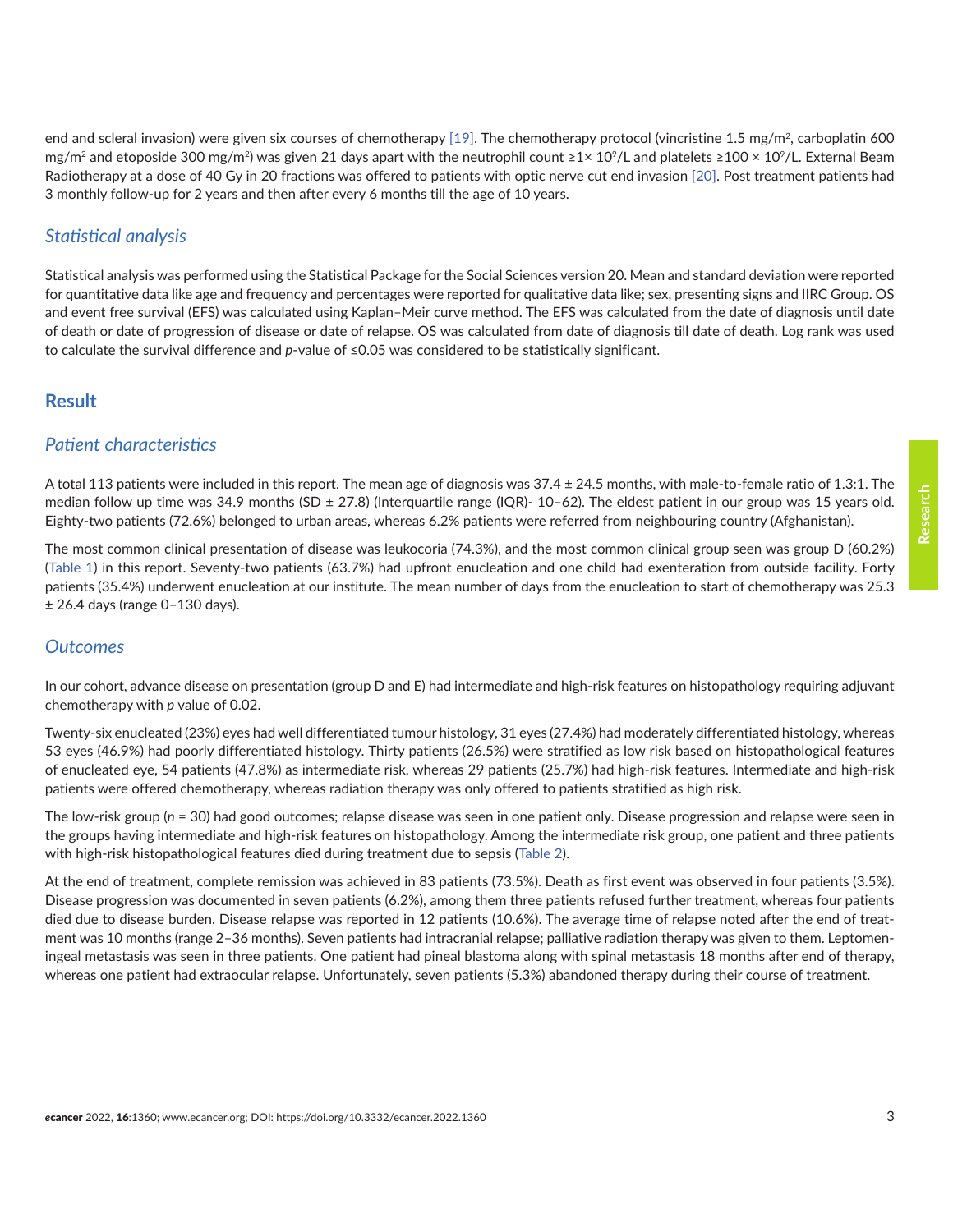| <b>Patient characteristics</b> | n (Percentages %)      |  |
|--------------------------------|------------------------|--|
| Mean age at presentation       | $37.4 \pm 24.5$ months |  |
| Gender                         |                        |  |
| Male                           | 65 (57.5%)             |  |
| Female                         | 48 (42.5%)             |  |
| Presenting signs <sup>a</sup>  |                        |  |
| Leukocoria                     | 84 (74.3%)             |  |
| Proptosis                      | 11 (9.7%)              |  |
| Red eye                        | 6(5.3%)                |  |
| <b>Vision loss</b>             | 7(6.2%)                |  |
| Squint                         | 3(2.7%)                |  |
| Ptosis                         | 1 (0.9%)               |  |
| <b>IIRC Group</b>              |                        |  |
| Group C                        | 5(4.4%)                |  |
| <b>Group D</b>                 | 68 (60.2%)             |  |
| <b>Group E</b>                 | 40 (35.4%)             |  |
| Pathology                      |                        |  |
| Anterior segment invasion      | 38 (33.6%)             |  |
| Ciliary body invasion          | 16 (14.1%)             |  |
| Massive choroidal invasion     | 20 (17.7%)             |  |
| <b>Scleral invasion</b>        | 12 (10.6%)             |  |
| Pre-laminar invasion           | 15 (13.3%)             |  |
| Post-Laminar invasion          | 33 (29.2%)             |  |
| Optic nerve cut end invasion   | 29 (25.7%)             |  |
| 4-year OS                      | 74%                    |  |
| 4-year EFS                     | 71%                    |  |

**Table 1. Patient and tumour characteristics (***n* **= 113).**

<sup>a</sup> One patient had strong family history, had upfront

enucleation despite having Group C

#### **Table 2. Outcomes of disease regarding histopathological risk stratification.**

|                                                                 | <b>Outcomes</b>      |                           |                               |       |             |         |
|-----------------------------------------------------------------|----------------------|---------------------------|-------------------------------|-------|-------------|---------|
| Risk group based on<br>histopathological features ( $n = 113$ ) | Complete<br>response | <b>Disease</b><br>relapse | <b>Disease</b><br>progression | Death | Abandonment | p value |
| Low risk                                                        | 29                   |                           |                               |       |             | < 0.05  |
| Intermediate risk                                               | 43                   | 6                         |                               |       |             |         |
| High risk                                                       | 11                   |                           |                               |       |             |         |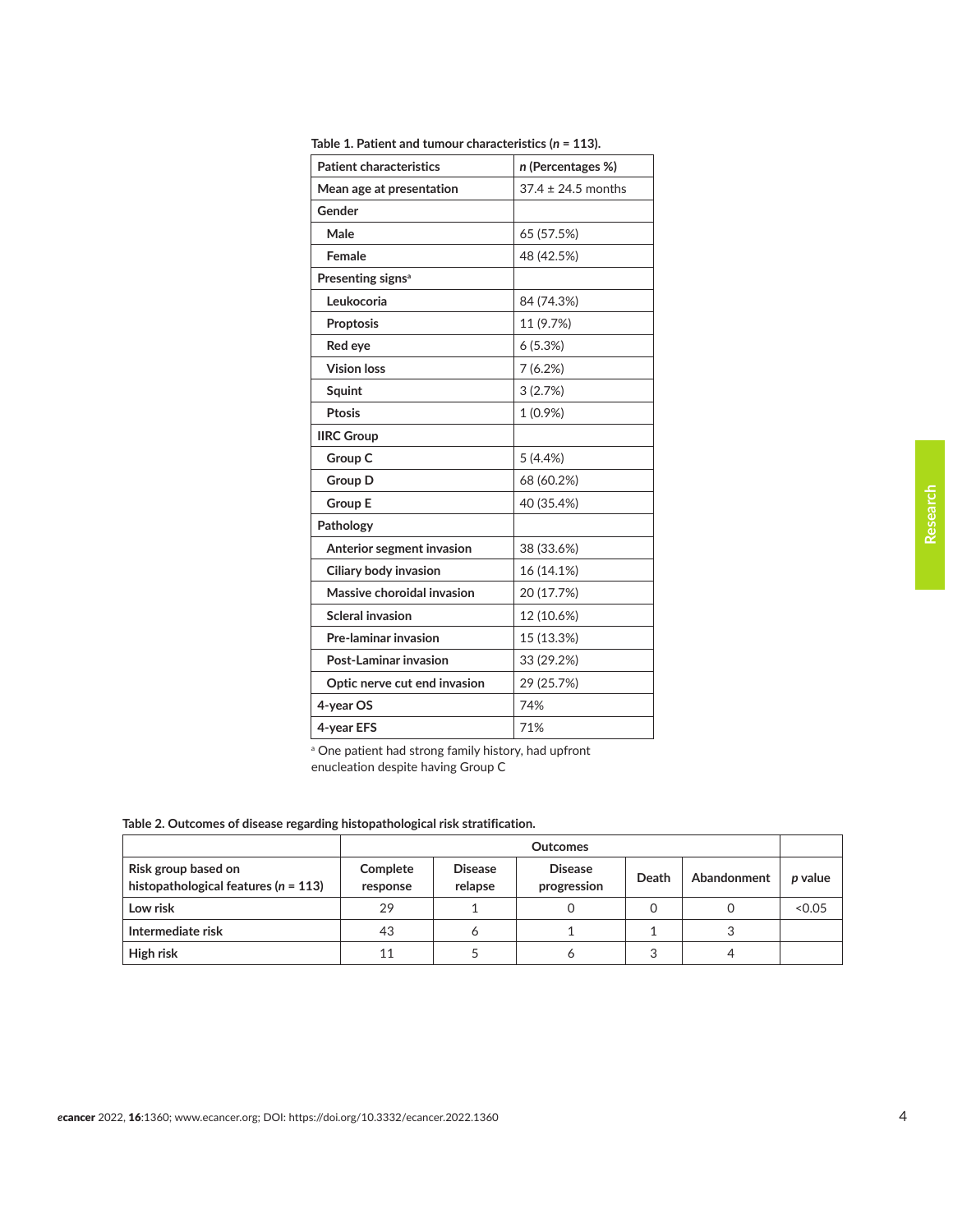

**Figure 1. (a): OS and (b): EFS.**

The 4-year OS and EFS observed for this cohort was 74% and 71%, respectively (Figure 1). OS of patients with group C at 4 years was 80%, group D 82.4%, and group E was 65%, respectively. The event-free survival in group C, D and E was 80%, 79%, and 59%, respectively [\(Figure 2\)](#page-5-0).

The 4-year OS survival based on histopathological risk stratification in low-risk group was 96.7%, in intermediate risk group 79.6% and 43% in high-risk group, whereas 4-year EFS in low-risk group was 96%, 76% in intermediate risk and 41% in high-risk group respectively ([Figure 3\)](#page-6-0).

### **Discussion**

Asia-pacific region of the world contributes significantly to the diagnosis of RB, Pakistan is among the top ten countries of the regions that shares significant burden of this disease [\[21\].](#page-9-0) The clinical presentation of the RB is variable including leukocoria, strabismus, vision loss or painful eye [\[22\].](#page-9-0) Leukocoria was the most common clinical presentation (74.3%) seen in our patients followed by proptosis, comparable to

**Research**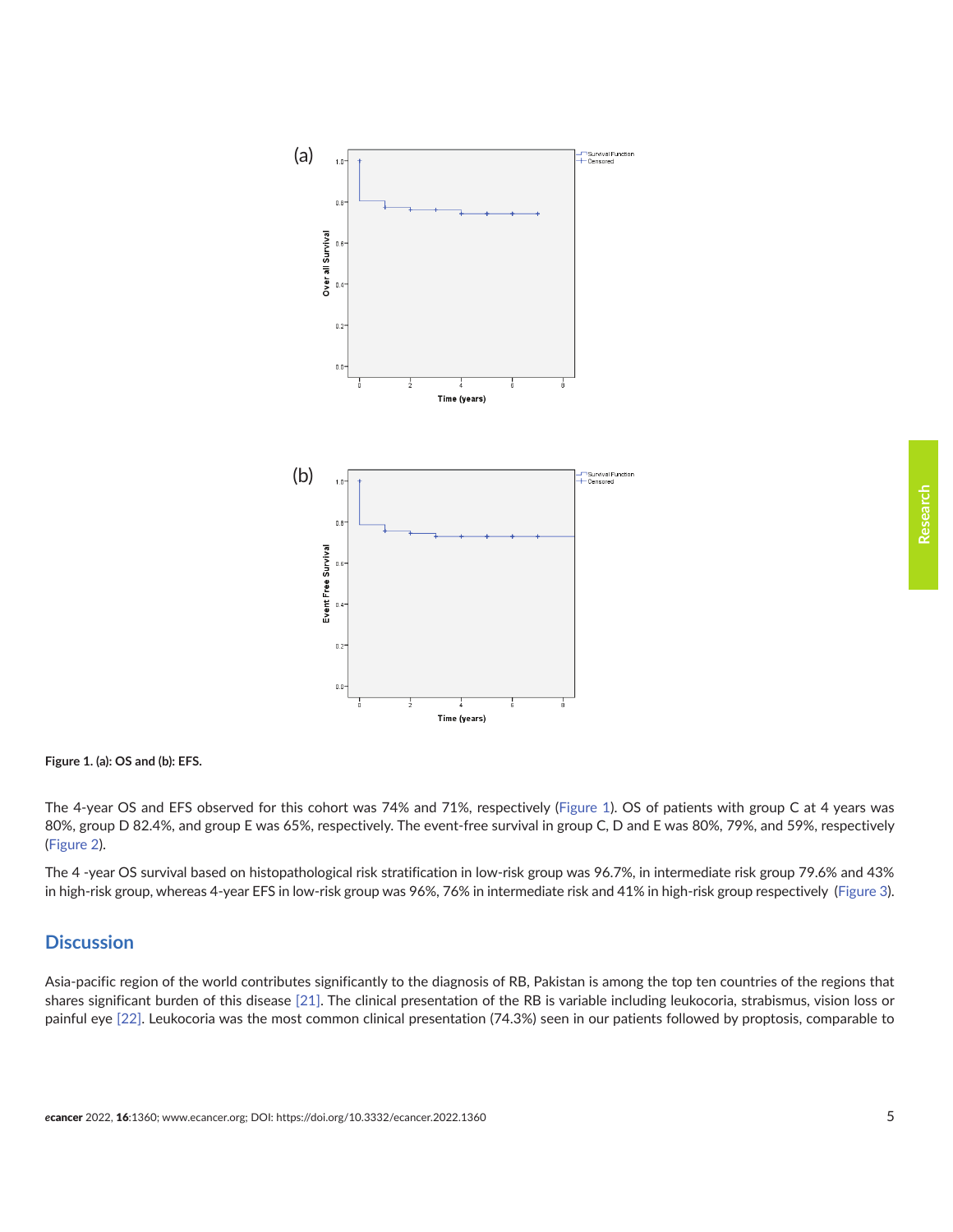<span id="page-5-0"></span>other LMICs [\[23\].](#page-9-0) Along with leukocoria, proptosis and vision loss were the usual presenting clinical signs associated with advanced group disease D and E (*p* value 0.002). The mean age of presentation among our cohort was 37.4 months, which is higher than our neighbouring countries where it was reported to be 20 months [\[24\]](#page-9-0). This may reflect delay in diagnosis and referral of our study population to the cancer treatment centre. A male predominance was seen in our patients, other studies from Asia have reported similar results, although no sex predilection has been seen in RB and the differences mainly can be due to gender discrimination [\[25,](#page-9-0) [26\].](#page-9-0)

The advanced group D and E disease among our patients had high-risk histopathological features and required adjuvant chemotherapy. Optic nerve cut end invasion termed as high-risk feature was present in 25.7% of patients and they received radiation therapy along with adjuvant chemotherapy. Globe salvage is being promoted for group D eyes with the introduction of the new treatment modalities like intra-arterial chemotherapy (IAC), but disease relapse can still not be ignored. However, for group E disease primary enucleation is still the treatment of choice [\[27\].](#page-9-0) Unfortunately, in our setting we lack the expertise of administration of IAC.



**Figure 2. (a): OS in relation to clinical group and (b): EFS in relation to clinical group.**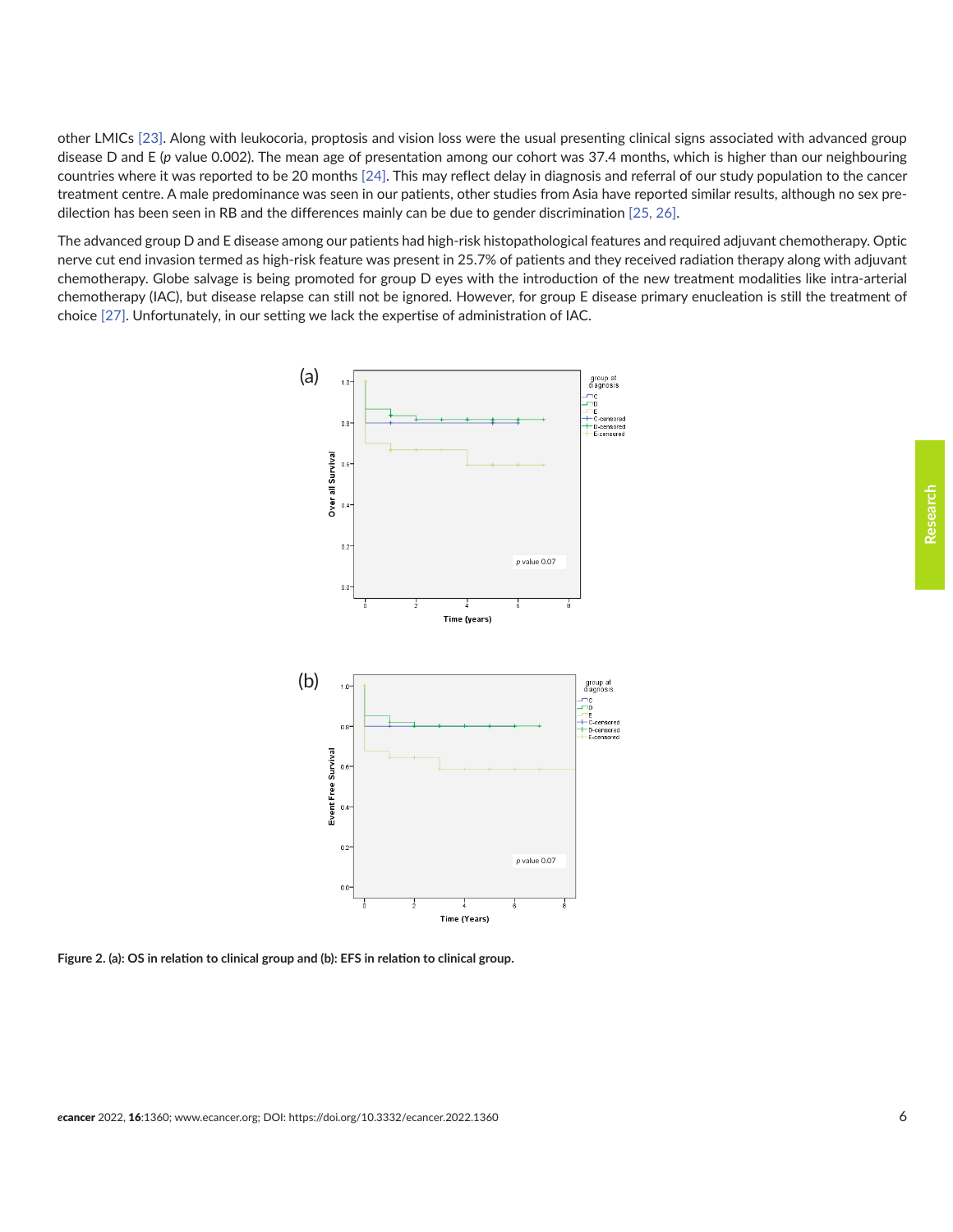<span id="page-6-0"></span>



Previous study has shown that timely enucleation followed by adjuvant chemotherapy in high-risk histopathology reduces the risk of metastatic disease [\[28\].](#page-9-0)In our data, 15 patients had disease progression and metastasis in intermediate and high-risk group who received adjuvant chemotherapy after 2 weeks of enucleation. When we analysed the outcomes based on initiation of adjuvant chemotherapy, the patients who received chemotherapy within 2 weeks of enucleation had better survival compared to those who received after 2 weeks (94.1% versus 64.1%, *p*-value 0.02) ([Figure 4\)](#page-7-0).

The histopathological feature of RB plays major role in predicting outcome of the disease [\[29\].](#page-10-0) On microscopic level, RB reveals small hyperchromatic cells with high nuclear to cytoplasmic ratio, the tumour is differentiated into well differentiated to poorly differentiated (based on the Homer–Wright rosettes) [\[30\]](#page-10-0). In our data, 62 patients (54.8%) with poorly and moderately differentiated histology had high risk features and were given adjuvant chemotherapy. Disease relapse and progression was also seen among these patients, although statistically it was not significant (*p* value- 0.26). Kashyap *et al* [\[31\]](#page-10-0) reported that poorly differentiated tumours are associated with multiple high-risk features, as compared to well differentiated tumours (*p* value of <0.001).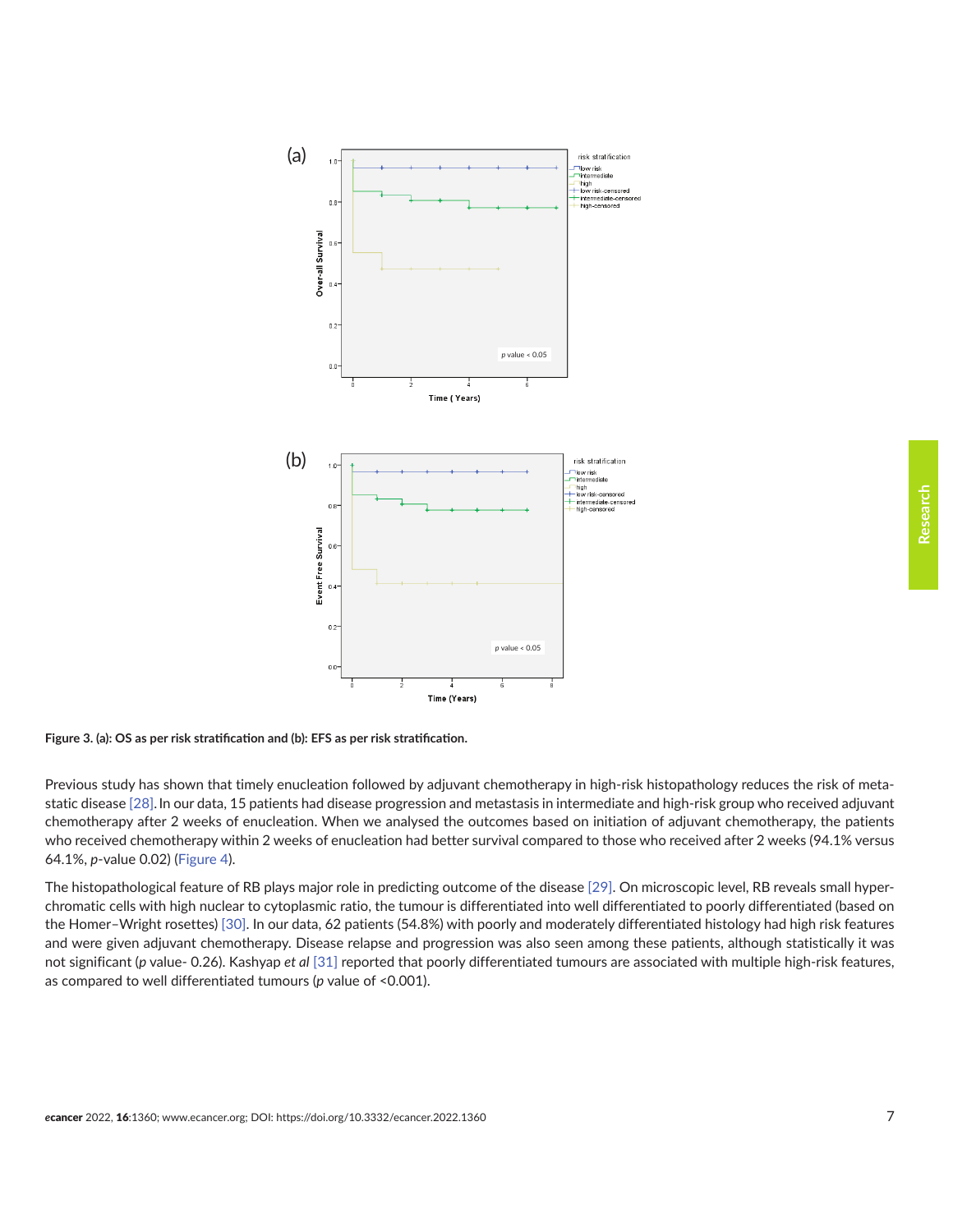<span id="page-7-0"></span>

**Figure 4. OS in relation to the initiation of chemotherapy after enucleation.**

Early diagnosis and treatment can improve outcomes in RB. In our cohort, disease progression was seen in 6.2% patients while on treatment, which is within the estimated range for LMICs [\[32\]](#page-10-0). Slightly better outcomes were seen in patients who had enucleation at our facility as compared to those who had at outside facility (EFS 75.3% versus 70%).

Five patients (4.4%) in our study had group C disease on EUA, but they underwent upfront enucleation (at an outside facility). Majority of our patients (72.6%) that presented with advanced disease belonged to urban areas. Due to lack of expertise and limited resources in our country, novel therapies for globe salvage could not be offered, it can be speculated that the treatment option of upfront enucleation can be one of the risk factors that lead to advanced disease presentation. Since it is retrospective study exact risk factors that lead to advance disease could not be assessed.

In our report, seven patients (5.3%) abandoned treatment, even though free of cost therapy was offered at our centre. Abandonment had always been a challenge when treating oncology patients, high rate of abandonment has been seen in RB patients in LMICs, intensive chemotherapy regimens and mutilating surgical procedures such as enucleations and prolong follow up can be considered as a risk factor [\[33\].](#page-10-0) In the central American Association of Pediatric Hematology Oncology II trial, 102 patients (*n* = 161) received upfront enucleation and 59 patients underwent delayed enucleation. Although they were successful in reducing the abandonment in patients with advanced disease, the children with upfront enucleation had better outcomes as compared to those with delayed enucleation (5-year OS 94% versus 74%: *p* value < 0.001) [\[34\]](#page-10-0).

This study is retrospective with some inherited limitations, as data was collected through online electronic media and majority of our patients were referred after enucleation, the exact onset of symptoms could not be determined. Secondly, to determine the intraocular disease group in children, we relied on the examination done by referring ophthalmologist. In resource limited setting, patients with advanced unilateral disease (group D or E) without treatment modalities for globe salvage upfront enucleation can be considered. RB awareness programs for early recognition and referrals, multiple disciplinary team (MDT) meetings with experts or telemedicine clinics are the ways through which management of RB could be implemented in LMICs, resulting in early recognition and reducing mortality rates [\[35\]](#page-10-0). We have started similar program as National RB MDT under guidance of Pakistan Society of Pediatric Oncology (PSPO) where difficult and complex cases are being discussed. Recently, for uniformity of staging and treatment we have proposed nationwide protocol of RB under leadership of PSPO which is to be adopted by all oncology centres and ophthalmologists of the country, the results of which are yet to be determined.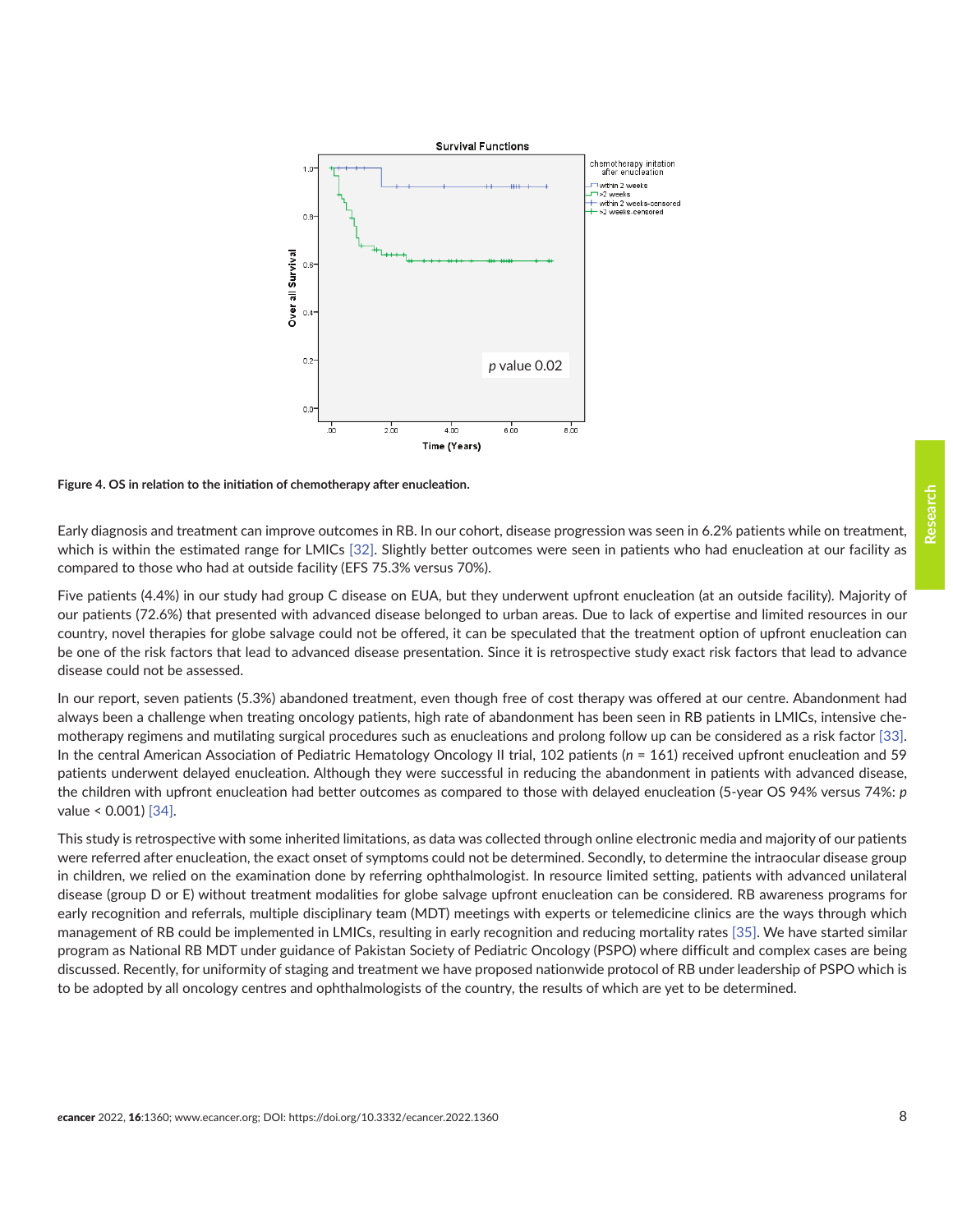### <span id="page-8-0"></span>**Conclusion**

Risk stratification based on histopathological features of the enucleated eye is an effective way of tailoring adjuvant therapy. Significant number of patients avoided chemotherapy with very low risk of relapse. Globe salvage in advanced disease is possible with the introduction of newest modalities like IAC, but it has limited availability due to cost effectiveness and lack of expertise in resource limited setting. Hence, in advanced unilateral RBs, we recommend upfront enucleation for risk stratification and treatment accordingly in our setting.

## **Conflicts of interest**

The authors declare no conflict of interest.

#### **Disclosure**

The abstract was presented as an e-poster at SIOP 2021.

#### **Funding**

None.

#### **References**

- 1. Siegel RL, Miller KD, and Jemal A (2019) **Cancer statistics, 2019** *CA Cancer J Clin* **69**(1) 7–34<https://doi.org/10.3322/caac.21551> PMID: [30620402](http://www.ncbi.nlm.nih.gov/pubmed/30620402)
- 2. Stacey AW, Bowman R, and Foster A, *et al* (2021) **Incidence of retinoblastoma has increased: results from 40 European countries** *Ophthalmology* **128**(9) 1369–71 <https://doi.org/10.1016/j.ophtha.2021.01.024>PMID: [33508429](http://www.ncbi.nlm.nih.gov/pubmed/33508429)
- 3. Dimaras H and Corson TW (2019) **Retinoblastoma, the visible CNS tumor: a review** *J Neurosci Res* **97**(1) 29–44 [https://doi.org/10.1002/](https://doi.org/10.1002/jnr.24213) [jnr.24213](https://doi.org/10.1002/jnr.24213)
- 4. Chen Q, Zhang B, and Dong Y, *et al* (2018) **Comparison between intravenous chemotherapy and intra-arterial chemotherapy for retinoblastoma: a meta-analysis** *BMC Cancer* **18**(1) 1–1<https://doi.org/10.1186/s12885-018-4406-6>
- 5. Goolam S, Kana H, and Welsh N, *et al* (2018) **A 20-year retrospective review of retinoblastoma at two tertiary academic hospitals in johannesburg, South Africa** *Ocular Oncol Pathol* **4**(3) 170–175<https://doi.org/10.1159/000481508>
- 6. Essuman V, Ntim-Amponsah CT, and Akafo S, *et al* (2010) **Presentation of retinoblastoma at a paediatric eye clinic in Ghana** *Ghana Med J* **44**(1)
- 7. Jain M, Rojanaporn D, and Chawla B, *et al* (2019) **Retinoblastoma in Asia** *Eye* **33**(1) 87–96<https://doi.org/10.1038/s41433-018-0244-7> PMCID: [6328585](http://www.ncbi.nlm.nih.gov/pmc/articles/PMC6328585)
- 8. Bhurgri Y, Muzaffar S, and Ahmed R, *et al* (2004) **Retinoblastoma in Karachi, Pakistan** *Asian Pac J Cancer Prevent* **5**(2) 159–163
- 9. Ancona-Lezama D, Dalvin LA, and Shields CL (2020) **Modern treatment of retinoblastoma: a 2020 review** *Indian J Ophthalmol* **68**(11) 2356 [https://doi.org/10.4103/ijo.IJO\\_721\\_20](https://doi.org/10.4103/ijo.IJO_721_20) PMID: [33120616](http://www.ncbi.nlm.nih.gov/pubmed/33120616) PMCID: [7774148](http://www.ncbi.nlm.nih.gov/pmc/articles/PMC7774148)

**Research**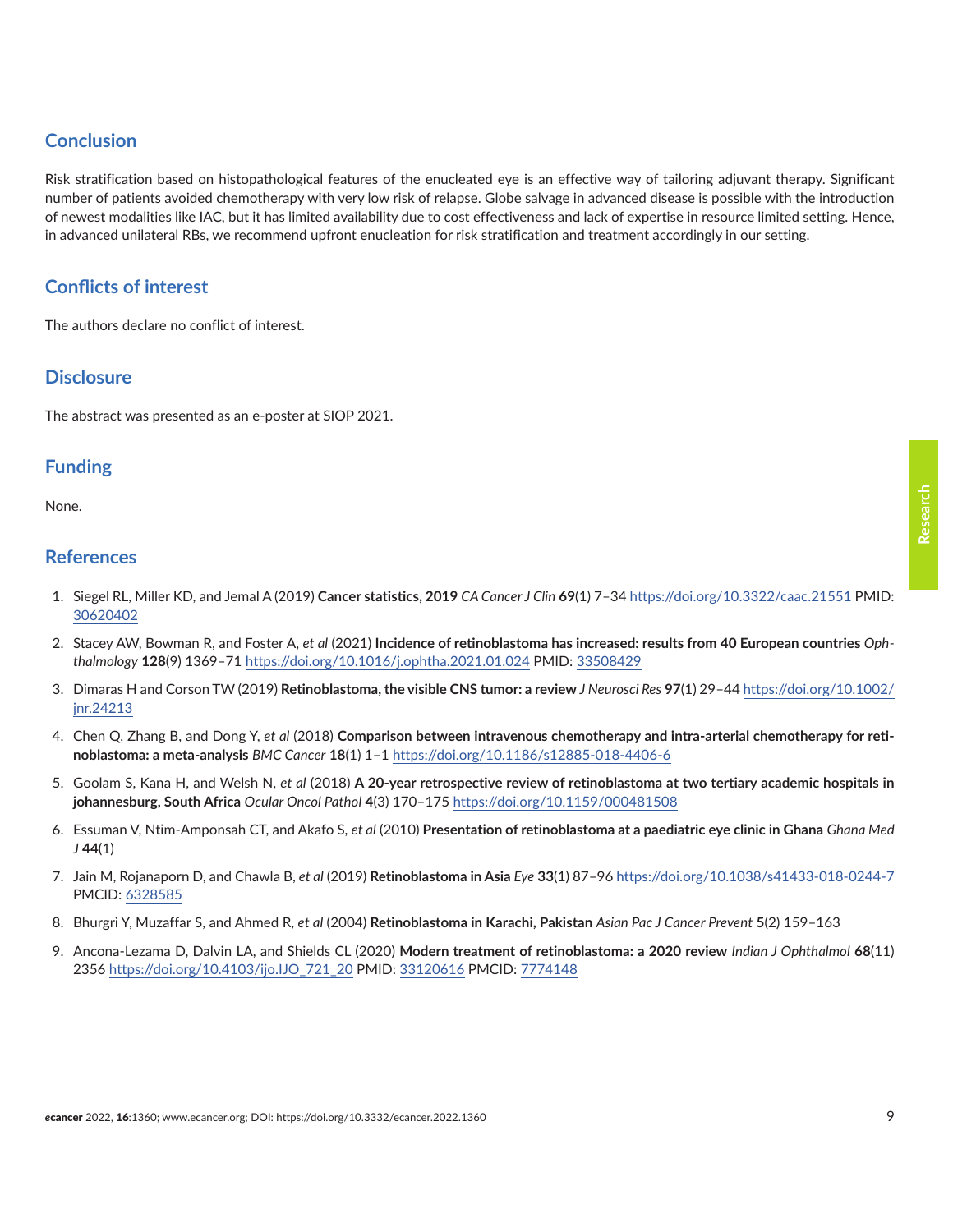- <span id="page-9-0"></span>10. Hudson LE, Mendoza P, and Hudson WH, *et al* (2018) **Distinct gene expression profiles define anaplastic grade in retinoblastoma** *Am J Pathol* **188**(10) 2328–2338 <https://doi.org/10.1016/j.ajpath.2018.06.013> PMID: [30036517](http://www.ncbi.nlm.nih.gov/pubmed/30036517) PMCID: [6168968](http://www.ncbi.nlm.nih.gov/pmc/articles/PMC6168968)
- 11. Kaliki S, Shields CL, and Rojanaporn D, *et al* (2013) **High-risk retinoblastoma based on international classification of retinoblastoma: analysis of 519 enucleated eyes** *Ophthalmology* **120**(5) 997–1003<https://doi.org/10.1016/j.ophtha.2012.10.044> PMID: [23399379](http://www.ncbi.nlm.nih.gov/pubmed/23399379)
- 12. Kaliki S, Shields CL, and Eagle Jr RC, *et al* (2018) **High-risk intraocular retinoblastoma: Comparison between Asian Indians and Americans from two major referral centers** *Retina* **38**(10) 2023–2029<https://doi.org/10.1097/IAE.0000000000001816>
- 13. Yaqoob N, Mansoor S, and Aftab K, *et al* (2022) **High risk histopathological factors in retinoblastoma in upfront enucleated eyes: an experience from a tertiary care centre of Pakistan** *Pak J Med Sci* **38**(ICON–2022)
- 14. Yaqoob N, Mansoor S, and Zia N, *et al* (2022) **Chemotherapy induced histopathological changes in retinoblastoma, assessment of highrisk predictive factors & its correlation with comorbid conditions** *Pak J Med Sci* **38**(ICON–2022)
- 15. Chantada GL, Gonzalez A, and Fandino A, *et al* (2009) **Some clinical findings at presentation can predict high-risk pathology features in unilateral retinoblastoma** *J Pediatr Hematol/Oncol* **31**(5) 325–329 <https://doi.org/10.1097/MPH.0b013e3181923cc5>
- 16. Chantada G, Doz F, and Antoneli CB, *et al* (2006) **A proposal for an international retinoblastoma staging system** *Pediatr Blood Cancer* **47**(6) 801–805 <https://doi.org/10.1002/pbc.20606>
- 17. Shields CL, Mashayekhi A, and Au AK, *et al* (2006) **The International Classification of Retinoblastoma predicts chemoreduction success** *Ophthalmology* **113**(12) 2276–2280 <https://doi.org/10.1016/j.ophtha.2006.06.018> PMID: [16996605](http://www.ncbi.nlm.nih.gov/pubmed/16996605)
- 18. Eagle Jr RC (2009) **High-risk features and tumor differentiation in retinoblastoma: a retrospective histopathologic study** *Arch Pathol Lab Med* **133**(8) 1203–1209<https://doi.org/10.5858/133.8.1203>
- 19. Honavar SG, Singh AD, and Shields CL, *et al* (2002) **Postenucleation adjuvant therapy in high-risk retinoblastoma** *Arch Ophthalmol* **120**(7) 923–931 <https://doi.org/10.1001/archopht.120.7.923>PMID: [12096963](http://www.ncbi.nlm.nih.gov/pubmed/12096963)
- 20. UKCCSG Retinoblastoma (2005) Working Group *Guidelines for the Management of Children with Advanced Retinoblastoma following Primary Rnucleation (Version 1.0)*
- 21. Usmanov RH and Kivelä T (2014) **Predicted trends in the incidence of retinoblastoma in the Asia-Pacific region** *Asia-Pac J Ophthalmol* **3**(3) 151–157<https://doi.org/10.1097/APO.0000000000000060>
- 22. Zia N, Hamid A, and Iftikhar S, *et al* (2020) **Retinoblastoma presentation and survival: a four-year analysis from a tertiary care hospital** *Pak J Med Sci* **36**(1) S61 PMID: [31933609](http://www.ncbi.nlm.nih.gov/pubmed/31933609) PMCID: [6943119](http://www.ncbi.nlm.nih.gov/pmc/articles/PMC6943119)
- 23. Navo E, Teplisky D, and Albero R, *et al* (2012) **Clinical presentation of retinoblastoma in a middle-income country** J Pediatr Hematol Oncol **34**(3) e97–e101 <https://doi.org/10.1097/MPH.0b013e31821d18f9>
- 24. Faranoush M, Mehrvar N, and Tashvighi M, *et al* **Retinoblastoma presentation, treatment and outcome in a large referral centre in Tehran: a 10-year retrospective analysis** *Eye* **35**(2) 575–583 PMID: [32367000](http://www.ncbi.nlm.nih.gov/pubmed/32367000) PMCID: [8027402](http://www.ncbi.nlm.nih.gov/pmc/articles/PMC8027402)
- 25. Kaliki S, Patel A, and Iram S, *et al* (2019) **Retinoblastoma in India: clinical presentation and outcome in 1,457 patients (2,074 eyes)** *Retina* **39**(2) 379–391 <https://doi.org/10.1097/IAE.0000000000001962>
- 26. Fabian ID, Khetan V, and Stacey AW, *et al* (2021) **Sex, gender, and retinoblastoma: analysis of 4351 patients from 153 countries** *Eye* 1–7
- 27. Ravindran K, Dalvin LA, and Pulido JS, *et al* (2019) **Intra-arterial chemotherapy for retinoblastoma: an updated systematic review and meta-analysis** *J Neuroint Surg* **11**(12) 1266–1272<https://doi.org/10.1136/neurintsurg-2019-014909>
- 28. Zhao J, Feng ZX, and Wei M, *et al* (2020) **Impact of systemic chemotherapy and delayed enucleation on survival of children with advanced intraocular retinoblastoma** *Ophthalmol Retina* **4**(6) 630–639<https://doi.org/10.1016/j.oret.2020.02.015> PMID: [32387053](http://www.ncbi.nlm.nih.gov/pubmed/32387053)